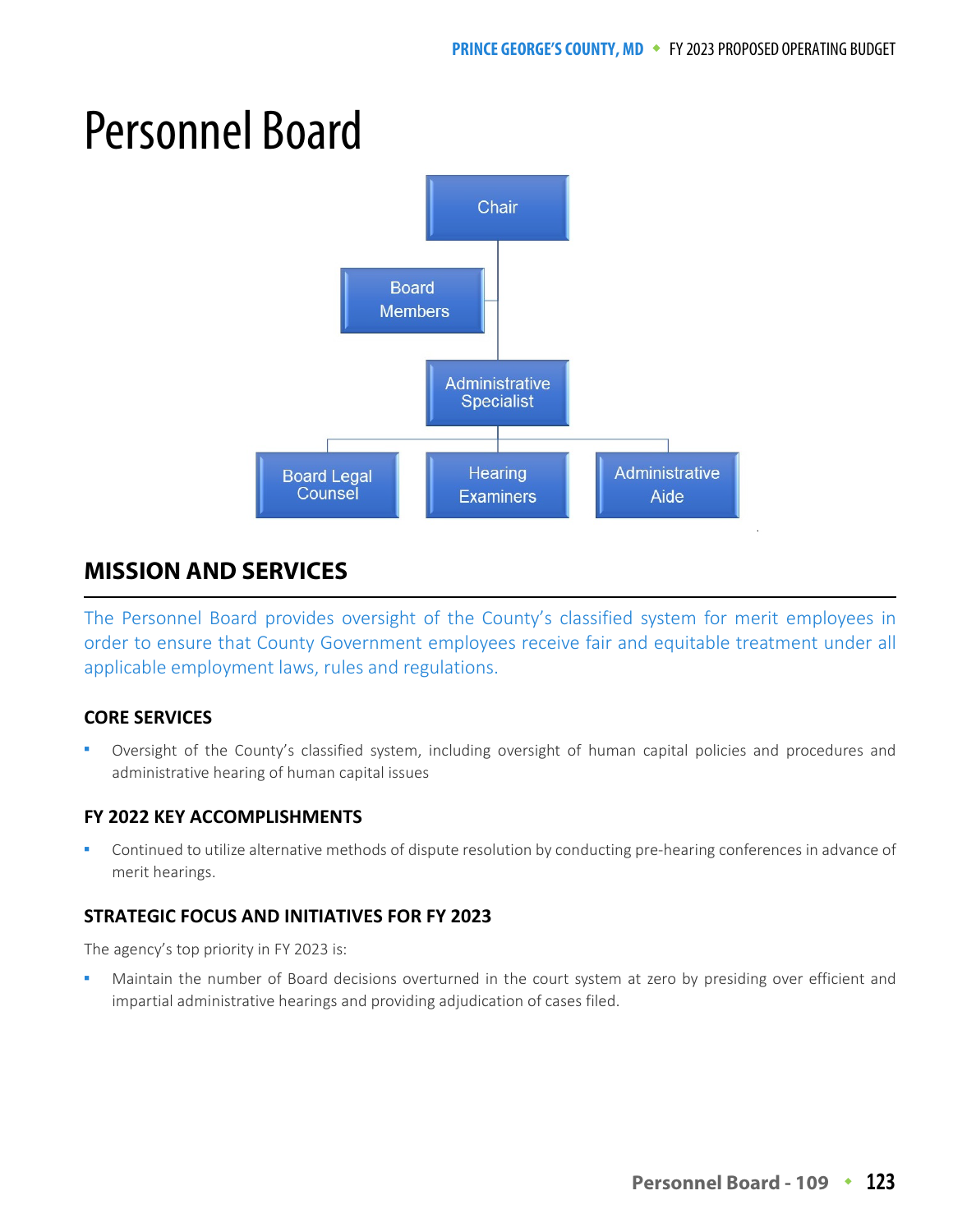### **FY 2023 BUDGET SUMMARY**

The FY 2023 proposed budget for the Personnel Board is \$420,900, an increase of \$18,300 or 4.5% over the FY 2022 approved budget.

#### **Expenditures by Fund Type**

|                     | FY 2021 Actual |         | FY 2022 Budget |         | FY 2022 Estimate |           | FY 2023 Proposed |         |
|---------------------|----------------|---------|----------------|---------|------------------|-----------|------------------|---------|
| <b>Fund Types</b>   | Amount         | % Total | Amount         | % Total | Amount           | % Total   | Amount           | % Total |
| <b>General Fund</b> | \$362,404      | 100.0%  | \$402,600      | 100.0%  | \$387,300        | $100.0\%$ | \$420,900        | 100.0%  |
| <b>Total</b>        | \$362,404      | 100.0%  | \$402,600      | 100.0%  | \$387,300        | 100.0%    | \$420,900        | 100.0%  |

#### **Reconciliation from Prior Year**

|                                                                                                                                                                         | <b>Expenditures</b> |
|-------------------------------------------------------------------------------------------------------------------------------------------------------------------------|---------------------|
| <b>FY 2022 Approved Budget</b>                                                                                                                                          | \$402,600           |
| Increase Cost: Compensation - Mandated Salary Requirements - Annualization of FY 2022 salary adjustments                                                                | \$15,400            |
| <b>Increase Cost: Fringe Benefits</b> — Increase in the fringe benefit rate from 26.8% to 29.7% to align with projected costs                                           | 11,200              |
| <b>Increase Cost: Operating</b> — Net operating adjustment in telephone, periodicals and office & operating equipment to align<br>with anticipated costs                | 1,400               |
| <b>Increase Cost: Technology Cost Allocation</b> - Increase in OIT charges based on anticipated countywide costs for<br>technology                                      | 600                 |
| <b>Decrease Cost: Operating</b> - Net operating adjustment in legal services contract, general office supplies and travel &<br>training to align with anticipated costs | (10, 300)           |
| <b>FY 2023 Proposed Budget</b>                                                                                                                                          | \$420,900           |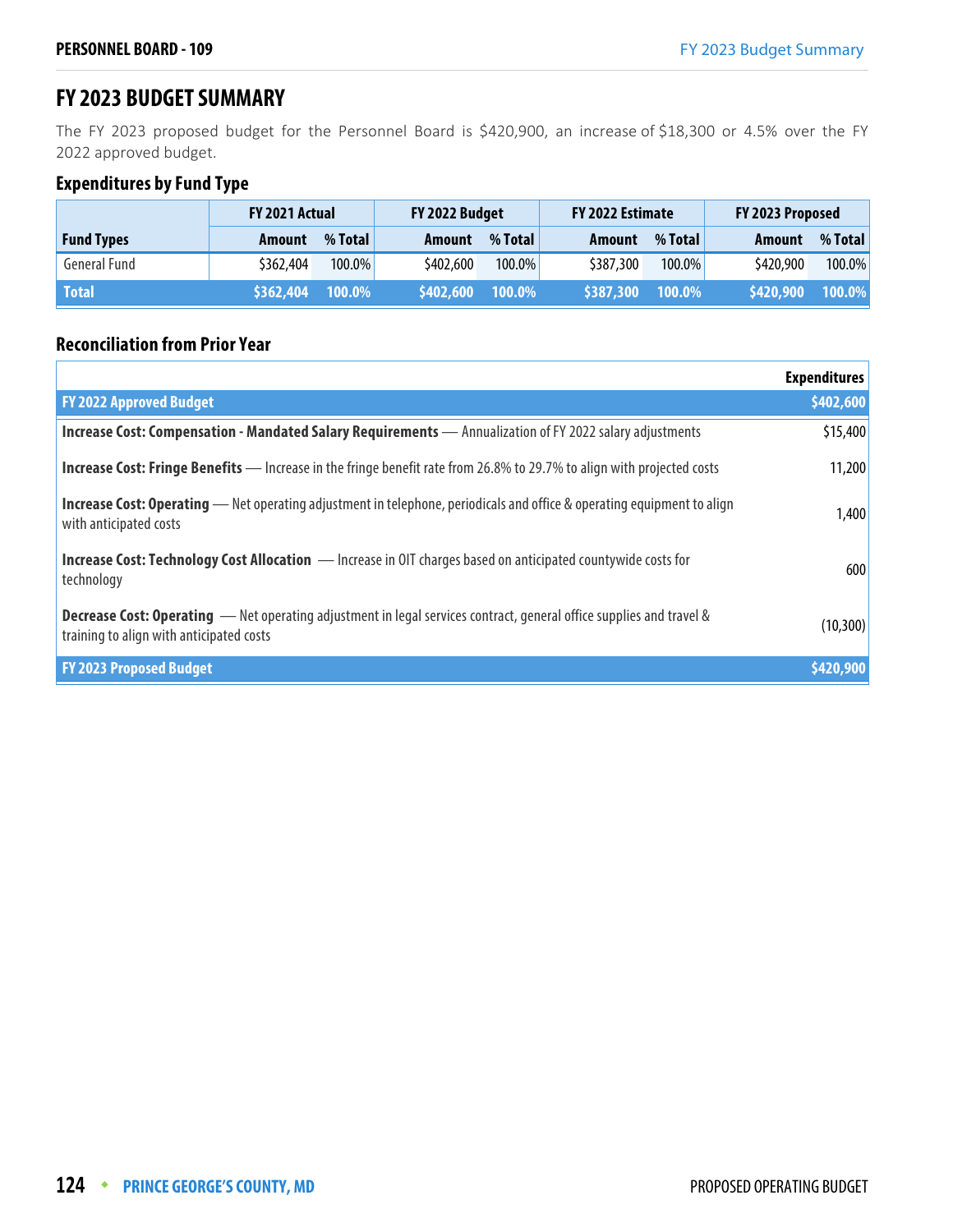## **STAFF AND BUDGET RESOURCES**

| Authorized<br><b>Positions</b> | FY 2021<br><b>Budget</b> | FY 2022<br><b>Budget</b> | FY 2023<br>Proposed | Change<br>FY22-FY23 |
|--------------------------------|--------------------------|--------------------------|---------------------|---------------------|
| <b>General Fund</b>            |                          |                          |                     |                     |
| Full Time - Civilian           | 2                        | $\mathfrak{D}$           | 2                   | 0                   |
| Full Time - Sworn              | 0                        | U                        | U                   | 0                   |
| Subtotal - FT                  | $\mathfrak{D}$           | $\overline{2}$           | 2                   | 0                   |
| Part Time                      | 0                        | Λ                        | U                   | 0                   |
| <b>Limited Term</b>            | O                        | ∩                        | U                   | 0                   |
| <b>TOTAL</b>                   |                          |                          |                     |                     |
| Full Time - Civilian           | $\mathcal{D}$            | $\mathfrak{D}$           | $\mathfrak{D}$      | $\Omega$            |
| Full Time - Sworn              | 0                        | U                        | U                   | $\left( \right)$    |
| Subtotal - FT                  | $\mathfrak{D}$           | $\mathfrak{D}$           | $\mathfrak{D}$      | 0                   |
| Part Time                      | 0                        |                          | U                   |                     |
| <b>Limited Term</b>            |                          |                          |                     |                     |

|                                  | FY 2023      |              |                 |
|----------------------------------|--------------|--------------|-----------------|
| Positions By Classification      | Full<br>Time | Part<br>Time | Limited<br>Term |
| Administrative Aide              |              |              |                 |
| <b>Administrative Specialist</b> |              |              |                 |
| TOTAI                            |              |              |                 |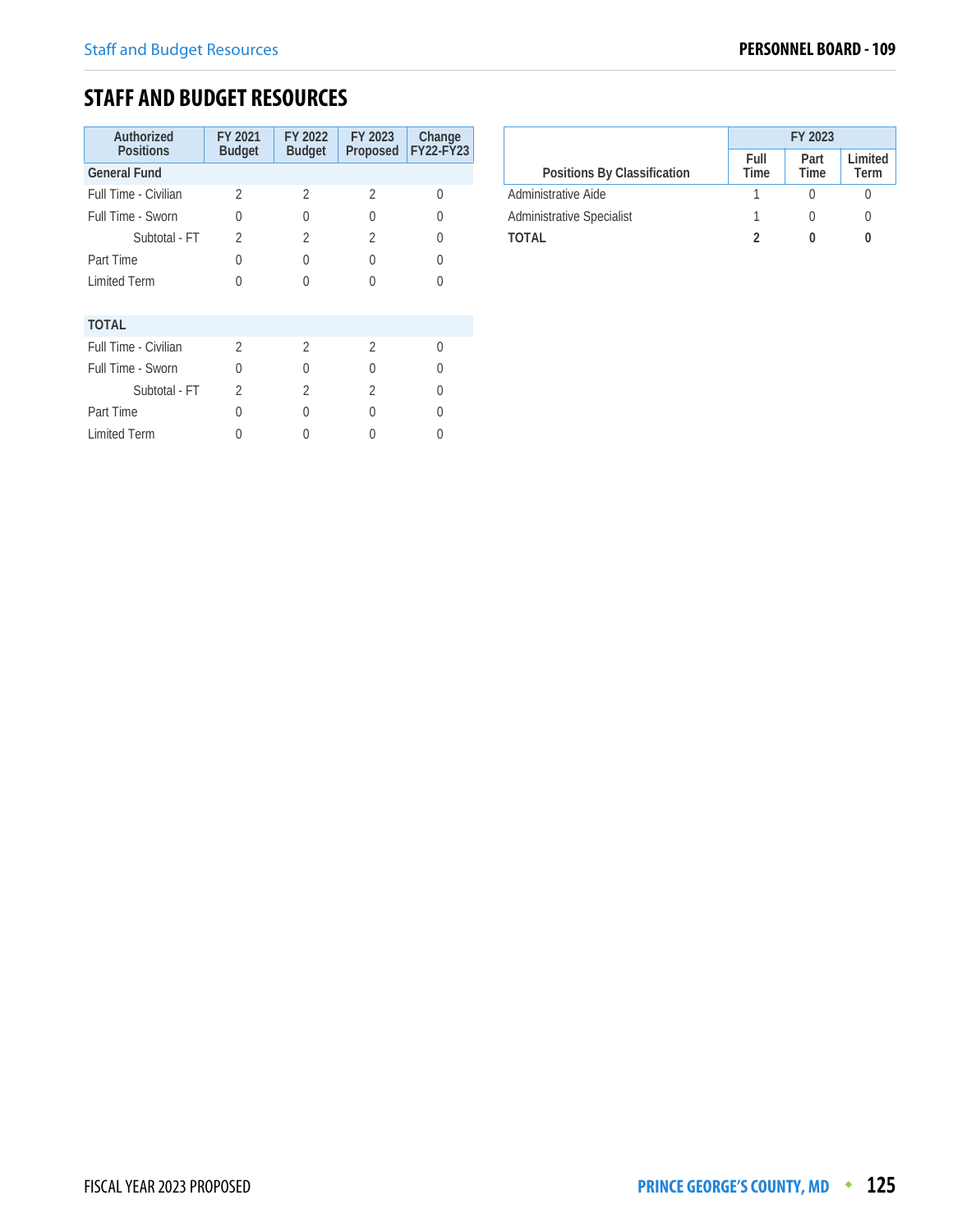|                        | <b>FY 2021</b> | <b>FY 2022</b> | <b>FY 2022</b>  | FY 2023         |              | <b>Change FY22-FY23</b> |  |
|------------------------|----------------|----------------|-----------------|-----------------|--------------|-------------------------|--|
| Category               | <b>Actual</b>  | <b>Budget</b>  | <b>Estimate</b> | <b>Proposed</b> | Amount $(5)$ | Percent (%)             |  |
| Compensation           | \$228,644      | \$228,200      | \$249,100       | \$243,600       | \$15,400     | 6.7%                    |  |
| <b>Fringe Benefits</b> | 61,806         | 61,200         | 67,600          | 72,400          | 11,200       | 18.3%                   |  |
| <b>Operating</b>       | 71,954         | 113,200        | 70,600          | 104,900         | (8,300)      | $-7.3%$                 |  |
| Capital Outlay         |                |                |                 |                 |              |                         |  |
| <b>SubTotal</b>        | \$362,404      | \$402,600      | \$387,300       | \$420,900       | \$18,300     | 4.5%                    |  |
| <b>Recoveries</b>      |                |                |                 |                 |              |                         |  |
| <b>Total</b>           | \$362,404      | \$402,600      | \$387,300       | \$420,900       | \$18,300     | 4.5%                    |  |

#### **Expenditures by Category - General Fund**

In FY 2023, compensation expenditures increase by 6.7% over the FY 2022 budget to align with the annualization of FY 2022 salary adjustments. Compensation costs include funding for two full time positions. Fringe benefit expenditures increase by 18.3% over the FY 2022 budget due to an increase in the fringe benefit rate from 26.8% to 29.7% to align with projected costs.

Operating expenditures have a net decrease of -7.3% under the FY 2022 budget due to a reduction in the legal services contract, general office supplies and travel and training budgets to align with anticipated operational activities in FY 2023. These decreases are offset by an increase in the technology costs, telephone, periodicals and office & operating equipment budgets to align with anticipated costs.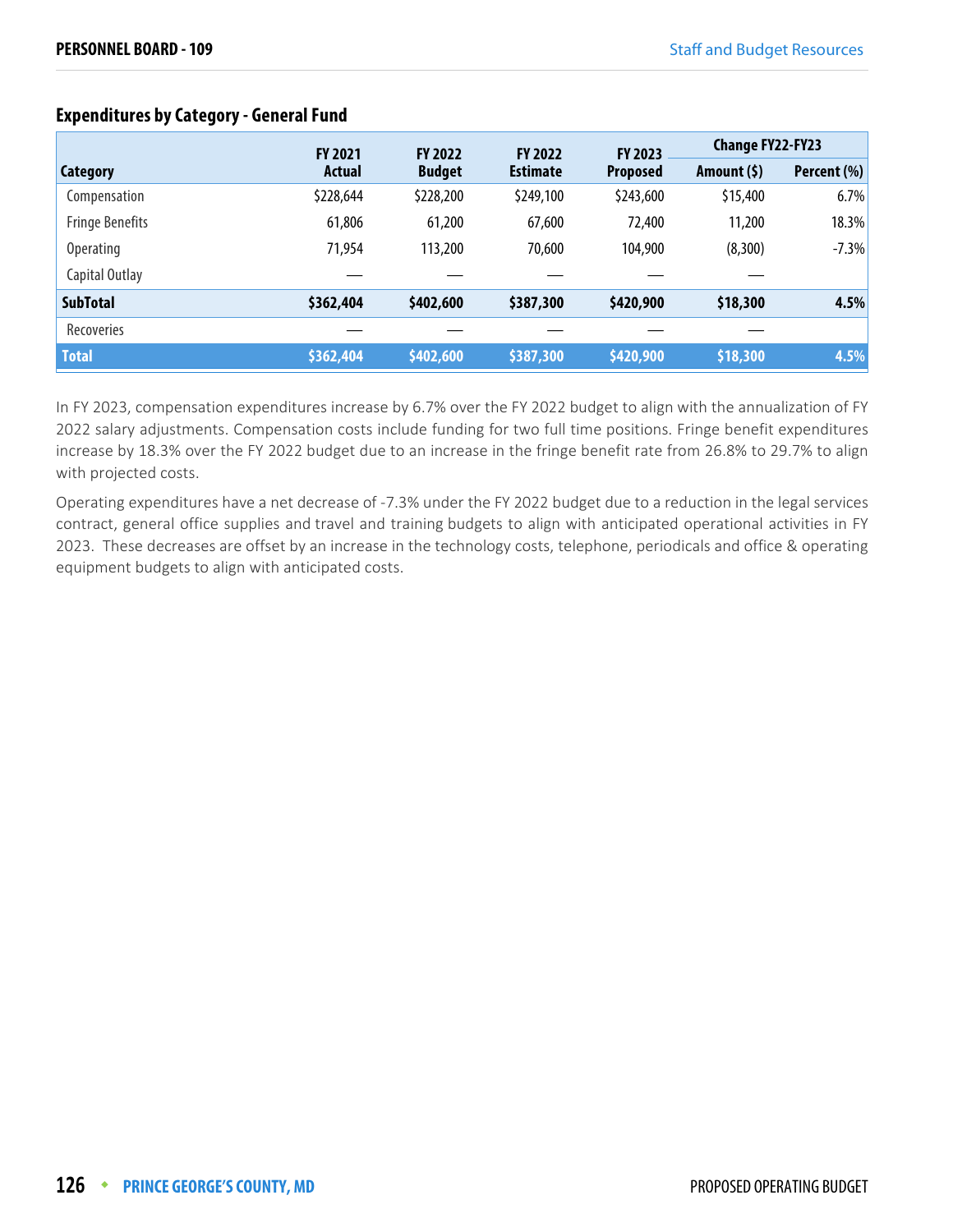## **SERVICE DELIVERY PLAN AND PERFORMANCE**

Goal 1 – To provide oversight of the County's classified system to County merit employees in order to mitigate violating their rights.

**Objective 1.1** – Maintain the number of board decisions overturned by the courts at 0.

| <b>FY 2027</b><br><b>Target</b> | <b>FY 2020</b><br>Actual | <b>FY 2021</b><br>Actual | <b>FY 2022</b><br><b>Estimated</b> | <b>FY 2023</b><br><b>Projected</b> | Trend |
|---------------------------------|--------------------------|--------------------------|------------------------------------|------------------------------------|-------|
|                                 |                          |                          |                                    |                                    | ⊖     |

#### **Trend and Analysis**

The Personnel Board's jurisdiction includes hearing and considering administrative appeals of employees' grievances, adverse actions and petitions for reimbursement of legal fees and/or court costs. The Board has jurisdiction over human resource matters of non-union employees and hears appeals of matters not covered by negotiated agreements of union employees. The Board receives petitions for legal fees and/or court costs, conducts motions hearings where necessary and considers other petitions, and makes rulings in executive sessions. The total number of administrative appeals processed and closed is anticipated to remain constant. Approximately three-quarters of all administrative appeals continue to be adverse action citations (terminations, denial of benefits or promotion, etc.). Due to precautions concerning COVID-19, in-person hearings were suspended as of April 2020. Starting January 2021, the Board conducted business by conference calls in executive session and were able to move cases along with motions practice. The Board will continue to conduct hearings virtually in FY 2023.

| <b>Measure Name</b>                                                    | FY 2019<br><b>Actual</b> | FY 2020<br><b>Actual</b> | FY 2021<br>Actual | FY 2022<br><b>Estimated</b> | FY 2023<br>Projected |
|------------------------------------------------------------------------|--------------------------|--------------------------|-------------------|-----------------------------|----------------------|
| <b>Resources (Input)</b>                                               |                          |                          |                   |                             |                      |
| Employees that process administrative appeals                          |                          |                          | 12                | 12                          | $12 \overline{ }$    |
| <b>Workload, Demand and Production (Output)</b>                        |                          |                          |                   |                             |                      |
| Administrative appeals filed citing adverse action                     | 18                       | 17                       | 11                | 9                           | 9                    |
| Administrative appeals filed citing grievances                         | 5                        | 8                        |                   | 3                           |                      |
| Administrative appeals filed petitioning for<br>reimbursement of costs | 0                        | $\theta$                 |                   | 4                           |                      |
| Administrative appeals in process                                      | 22                       | 21                       | 8                 | 8                           | 8                    |
| Hearing sessions by the board                                          | 9                        | 7                        | 4                 | 6                           | 6                    |
| Appeals closed via dismissal orders                                    | 15                       | 6                        | 0                 | 0                           | $\bf{0}$             |
| <b>Efficiency</b>                                                      |                          |                          |                   |                             |                      |
| Administrative appeals closed per employee                             | 8.0                      | 6.0                      | $\mathbf{0}$      | $\Omega$                    | 0                    |
| Decisions by the board appealed to the Courts for<br>consideration     | 0                        | 4                        | 4                 | $\overline{2}$              |                      |
| <b>Impact (Outcome)</b>                                                |                          |                          |                   |                             |                      |
| Board decisions overturned by the Courts                               | 0                        | 0                        | $\mathbf{0}$      | 0                           | 0                    |

#### **Performance Measures**